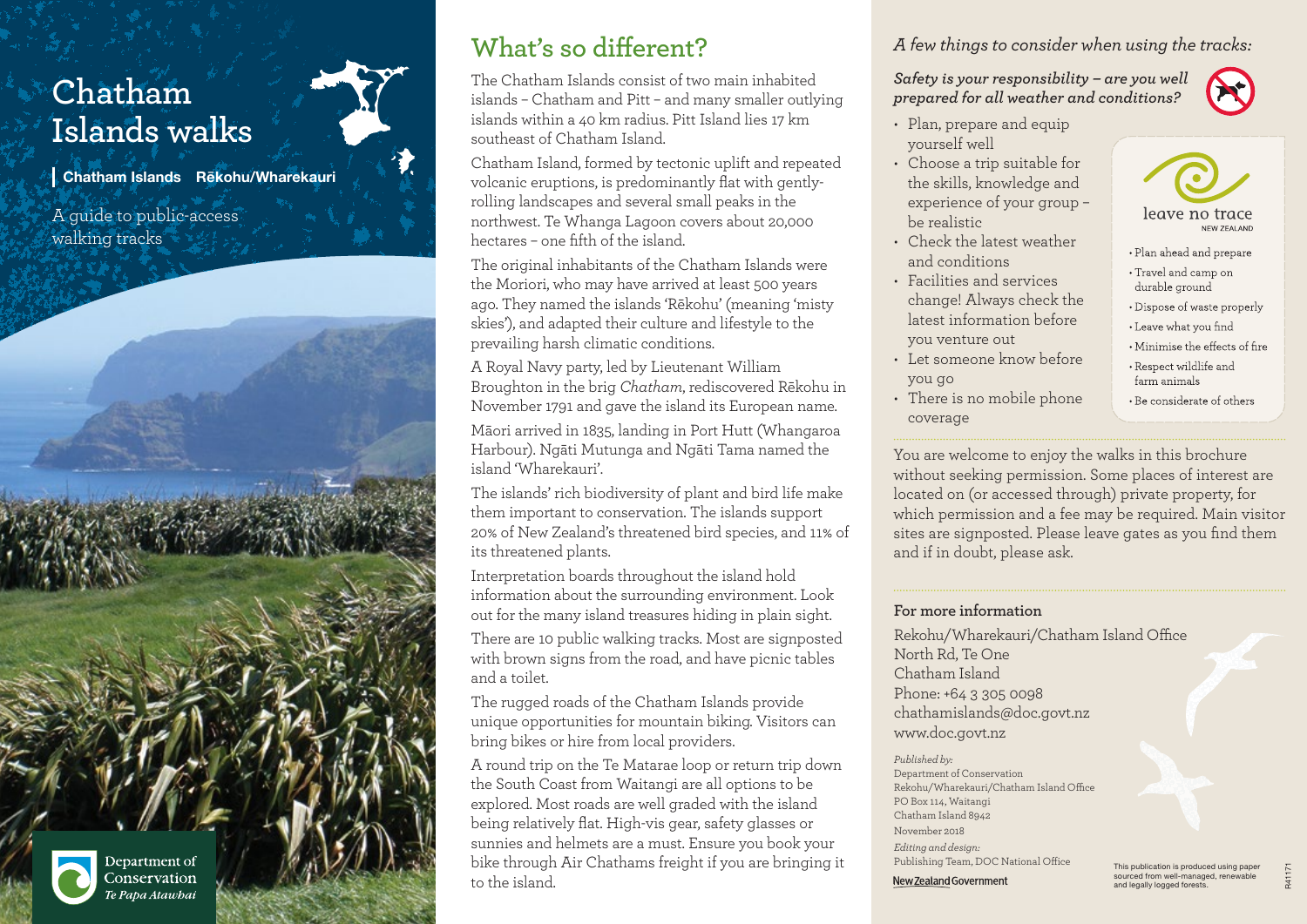# **Plants and birds to look out for**

#### **Nīkau**

*Rhopalostylis sapida*

A tall palm with an erect trunk ringed with scars of fallen leaves. It bears lilac flowers from November to April, and hard fruit (which turn red when ripe) from February to November.

#### **Chatham Island ribbonwood** *Plagianthus regius* subsp. *chathamicus*

This deciduous tree grows up to 15 m tall. The greenish flowers appear from October to February, while brown fruit occurs in open clusters from February to March.

#### **Chatham Island aster** *Olearia semidentata*

This shrub prefers wet habitats and flowers from November to March. The mauve flowers fade with age. The fruit are crowned by hair-like bristles and ripen from January to June.

#### **Chatham Island astelia/ kakaha**

*Astelia chathamica*

Known as the Moriori flax, this plant has long leaves clad in silvery hairs. It flowers from October to December, and bears orange or red fruit from February to July.





#### **Chatham Island tree daisy/ akeake**

*Olearia traversiorum*

Akeake is common on the Chatham Islands dune systems, and grows up to 15 m tall. At Henga and Ocean Mail scenic reserves you will see planting efforts to recover the akeake forest.

#### **Hoho**

*Pseudopanax chathamicus* This plant grows up to 12 m tall and is endemic to the Chathams. It is a relative to the lancewood but looks distinctly different in juvenile form. Hoho berries are an important winter food source for parea.

# **Tarahinau**

*Dracophyllum arboreum*

Tarahinau can grow up to 12 m tall and has almost black bark. Decomposed tarahinau leaves make up much of the peat on the Chatham Islands. Tarahinau is common in southern Chatham Island.

**Chatham Island forget-menot/kopakopa/kopukapuka** *Myosotidium hortensia* This glossy-leafed 'megaherb' is found on coastal cliffs, rocky

outcrops and beaches. It flowers from September to October.





#### **Parea/Chatham Island pigeon**

*Hemiphaga chathamensis* Although related to the kererū the parea is considered a different species – it is heavier, has more purple plumage and an orange tip on its bill.



**Chatham Island tūī** *Prosthemadera novaeseelandiae chathamensis*

The Chatham Island tūī is a subspecies of the New Zealand tūī. It has longer throat tufts, is larger and has a different song.









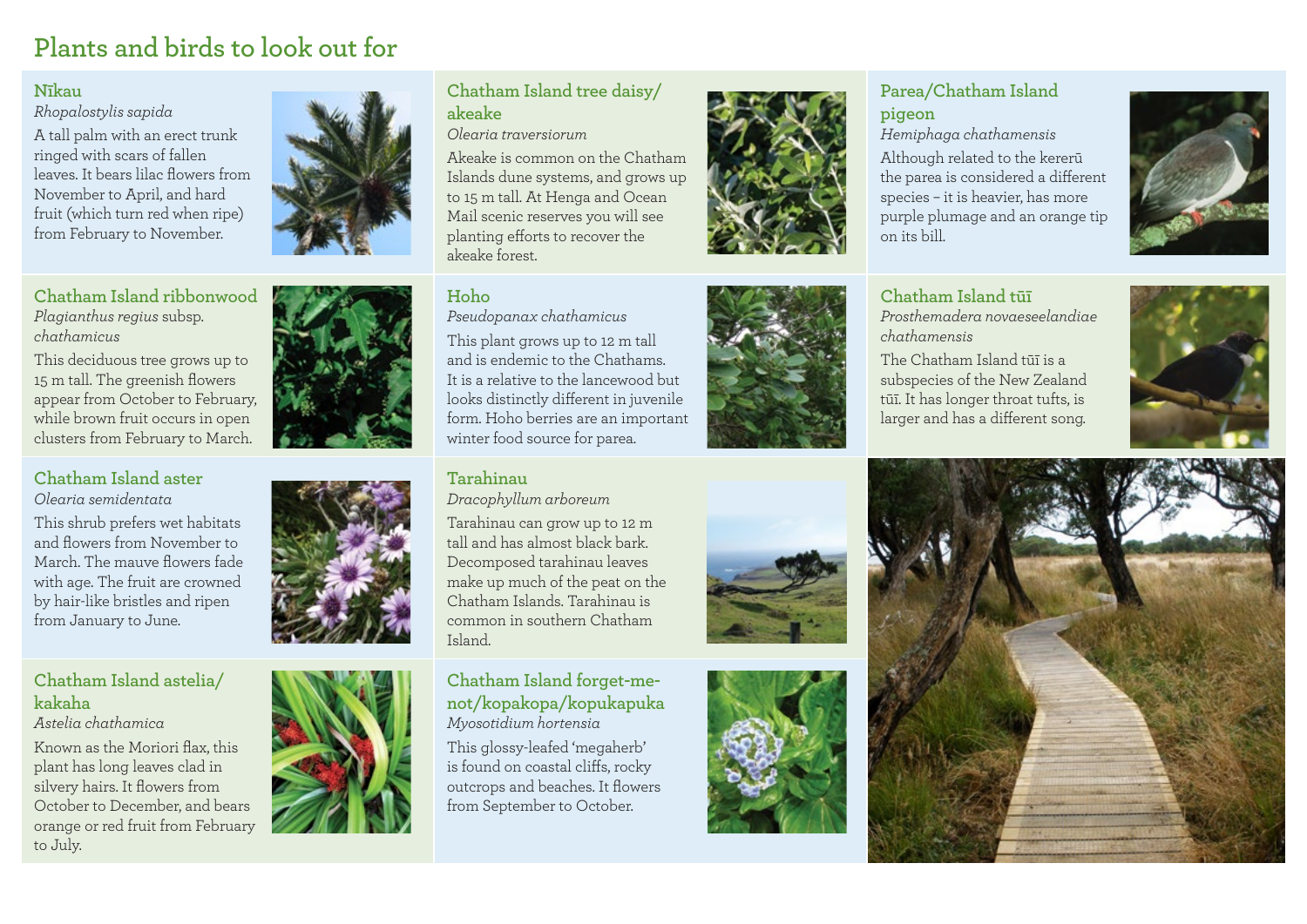